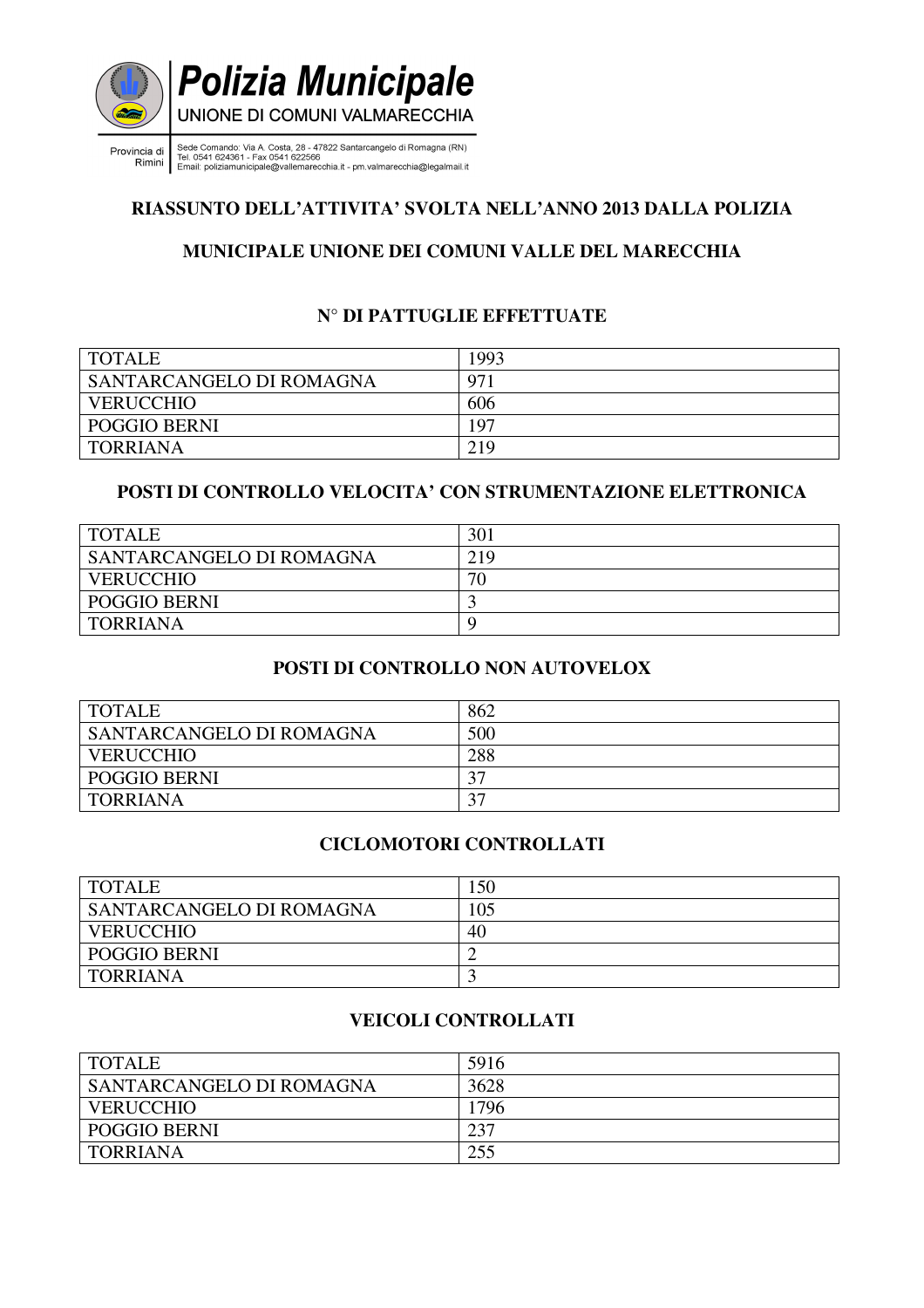

Provincia di Sede Comando: Via A. Costa, 28 - 47822 Santarcangelo di Romagna (RN)<br>Rimini Tel. 0541 624361 - Fax 0541 622566<br>Email: poliziamunicipale@vallemarecchia.it - pm.valmarecchia@legalmail.it

# **VEICOLI RECUPERATI OGGETTI DI FURTO**

| <b>TOTALE</b>                   |    |
|---------------------------------|----|
| <b>SANTARCANGELO DI ROMAGNA</b> | .0 |
| <b>VERUCCHIO</b>                |    |
| POGGIO BERNI                    |    |
| <b>TORRIANA</b>                 |    |

## **CONTROLLI CON PRETEST ALCOOL, DROGA/TEST, ETILOMETRO**

| <b>TOTALE</b>            | 356 |
|--------------------------|-----|
| SANTARCANGELO DI ROMAGNA | 328 |
| <b>VERUCCHIO</b>         | 28  |
| <b>POGGIO BERNI</b>      |     |
| <b>TORRIANA</b>          |     |

#### **SOPRALLUOGHI PER ACCERTAMENTI ANAGRAFICI**

| <b>TOTALE</b>            | 13178 |
|--------------------------|-------|
| SANTARCANGELO DI ROMAGNA | 9919  |
| <b>VERUCCHIO</b>         | 2103  |
| <b>POGGIO BERNI</b>      | 790   |
| <b>TORRIANA</b>          | 366   |

#### **AUTENTICHE DI FIRMA**

| <b>TOTALE</b>            | 62 |
|--------------------------|----|
| SANTARCANGELO DI ROMAGNA | 33 |
| <b>VERUCCHIO</b>         |    |
| <b>POGGIO BERNI</b>      |    |
| <b>TORRIANA</b>          | ັ  |

#### **PRATICHE INFORMATIVE**

| <b>TOTALE</b>            | 278 |
|--------------------------|-----|
| SANTARCANGELO DI ROMAGNA | 74  |
| <b>VERUCCHIO</b>         | 180 |
| <b>POGGIO BERNI</b>      |     |
| <b>TORRIANA</b>          | 18  |

## **CONTROLLI SU RICHIESTA DEI CITTADINI**

| <b>TOTALE</b>            | 1023 |
|--------------------------|------|
| SANTARCANGELO DI ROMAGNA | 664  |
| <b>VERUCCHIO</b>         | 274  |
| <b>POGGIO BERNI</b>      | 69   |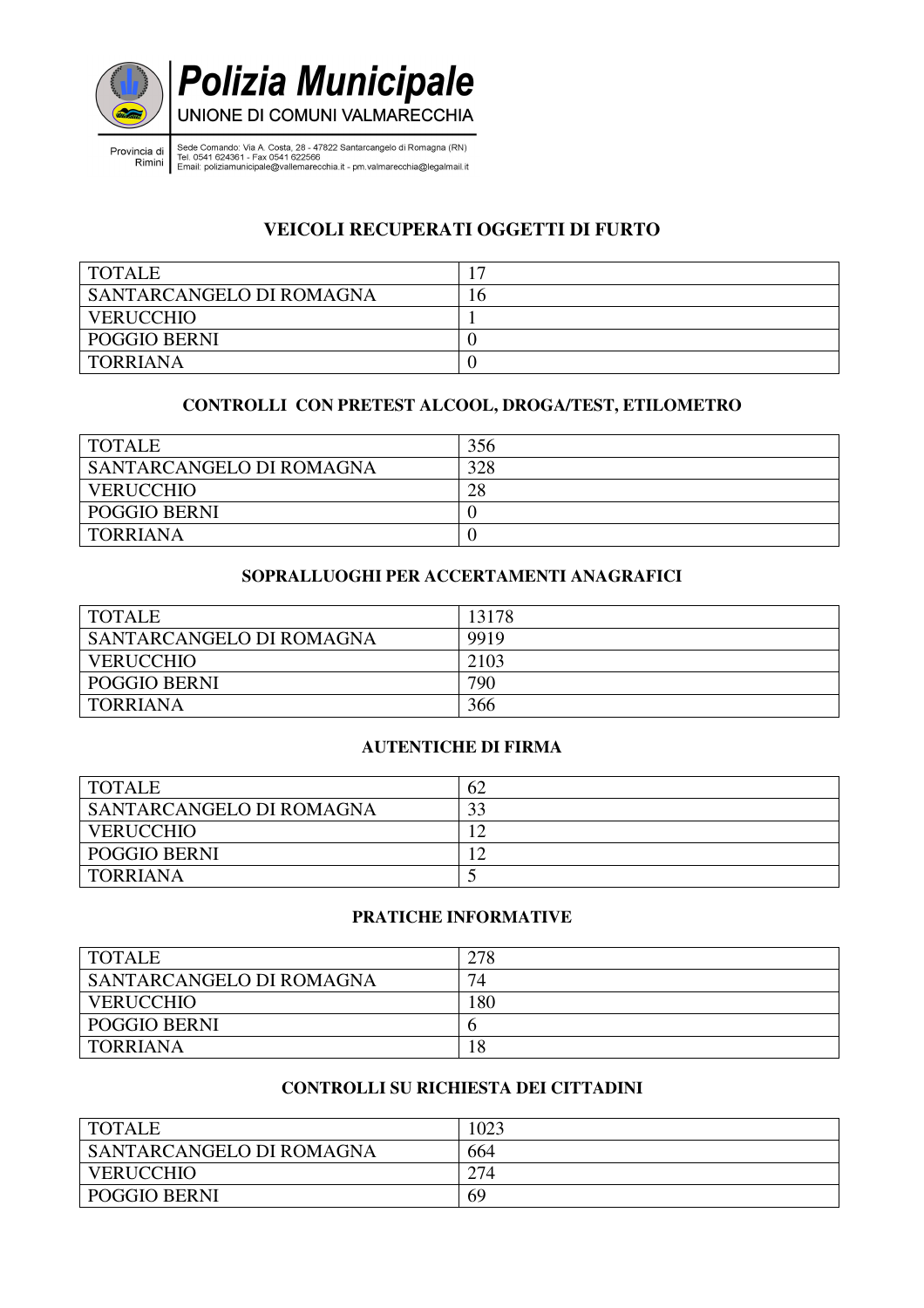



UNIONE DI COMUNI VALMARECCHIA

Sede Comando: Via A. Costa, 28 - 47822 Santarcangelo di Romagna (RN)<br>Tel. 0541 624361 - Fax 0541 622566<br>Email: poliziamunicipale@vallemarecchia.it - pm.valmarecchia@legalmail.it Provincia di Rimini

TORRIANA 16

#### **CONTROLLI VARI SU RICHIESTA DI UFFICI COMUNALI O ALTRI ENTI**

| <b>TOTALE</b>            | 1534 |
|--------------------------|------|
| SANTARCANGELO DI ROMAGNA | 953  |
| <b>VERUCCHIO</b>         | 478  |
| <b>POGGIO BERNI</b>      | 60   |
| TORRIANA                 | 43   |

#### **CONTROLLO INSEGNE PUBBLICITARIE**

| <b>TOTALE</b>            | 89 |
|--------------------------|----|
| SANTARCANGELO DI ROMAGNA | 68 |
| <b>VERUCCHIO</b>         |    |
| <b>POGGIO BERNI</b>      |    |
| TORRIANA                 |    |

#### **CONTROLLO OCCUPAZIONE SUOLO PUBBLICO**

| <b>TOTALE</b>            | 4  |
|--------------------------|----|
| SANTARCANGELO DI ROMAGNA | 29 |
| <b>VERUCCHIO</b>         | 18 |
| <b>POGGIO BERNI</b>      |    |
| TORRIANA                 |    |

#### **SINISTRI STRADALI RILEVATI**

| <b>TOTALE</b>            | 23 |
|--------------------------|----|
| SANTARCANGELO DI ROMAGNA | 88 |
| <b>VERUCCHIO</b>         | 18 |
| <b>POGGIO BERNI</b>      |    |
| TORRIANA                 |    |

#### **CONTROLLI COMMERCIO SU AREA PRIVATA**

| <b>TOTALE</b>            | $\overline{\phantom{m}}$ |
|--------------------------|--------------------------|
| SANTARCANGELO DI ROMAGNA | 59                       |
| <b>VERUCCHIO</b>         |                          |
| <b>POGGIO BERNI</b>      |                          |
| <b>TORRIANA</b>          |                          |

#### **CONTROLLI COMMERCIO SU AREA PUBBLICA**

| <b>TOTALE</b>            | ∩⊆<br>رے |
|--------------------------|----------|
| SANTARCANGELO DI ROMAGNA |          |
| <b>VERUCCHIO</b>         |          |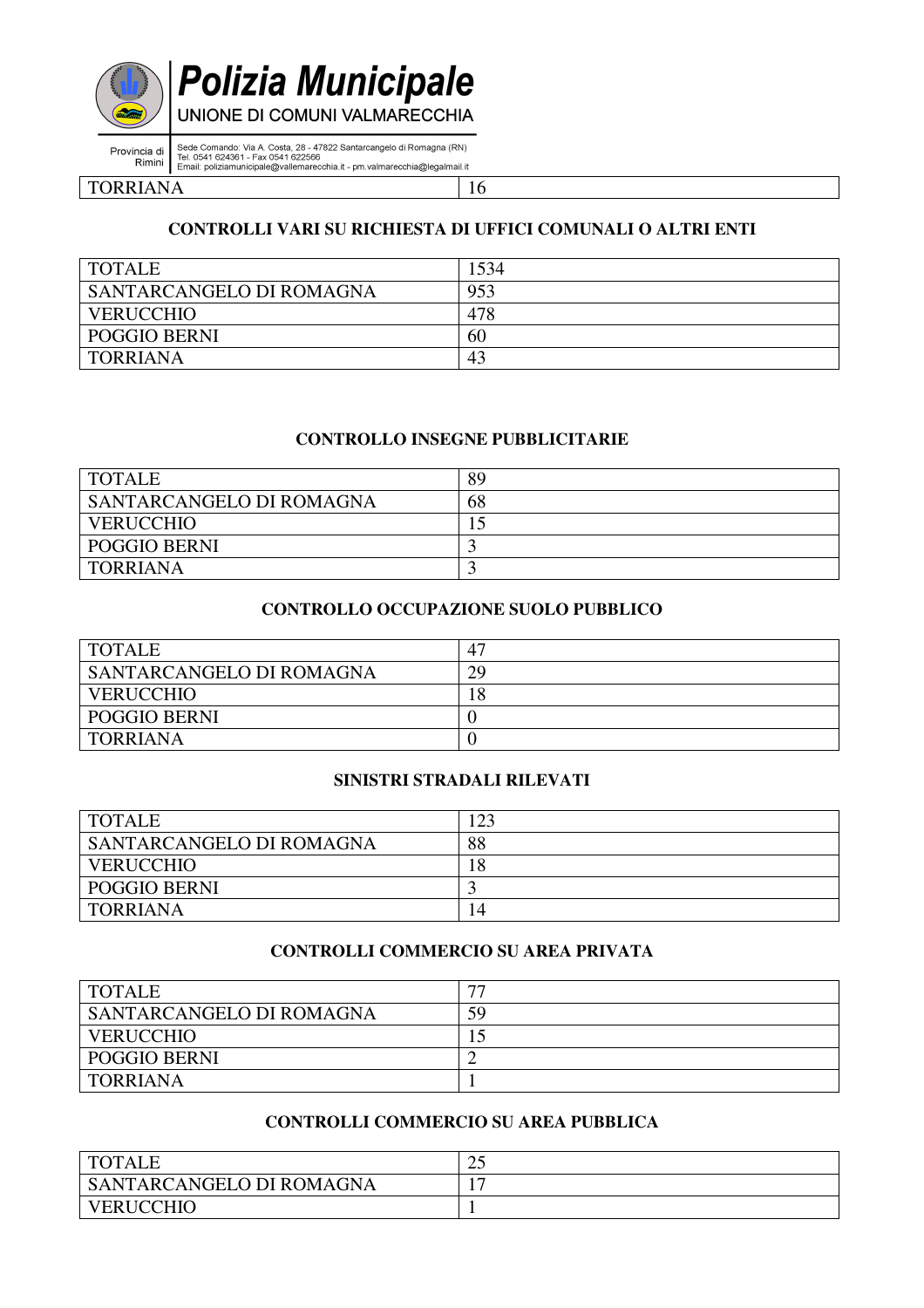

**Polizia Municipale** 

Provincia di Sede Comando: Via A. Costa, 28 - 47822 Santarcangelo di Romagna (RN)<br>Rimini Tel. 0541 624361 - Fax 0541 622566<br>Email: poliziamunicipale@vallemarecchia.it - pm.valmarecchia@legalmail.it

| <b>GGIO BERNI</b><br>$P\Omega$<br>⊥ v                                                                                                                |  |
|------------------------------------------------------------------------------------------------------------------------------------------------------|--|
| $N\Delta$<br>$\mathbf{r}$<br>ט טו<br>the contract of the contract of the contract of the contract of the contract of the contract of the contract of |  |

#### **PRESIDIO AI MERCATI**

| <b>TOTALE</b>            | .46 |
|--------------------------|-----|
| SANTARCANGELO DI ROMAGNA | 107 |
| <b>VERUCCHIO</b>         | 39  |
| <b>POGGIO BERNI</b>      |     |
| <b>TORRIANA</b>          |     |

#### **CONTOLLI DI POLIZIA GIUDIZIARIA**

| <b>TOTALE</b>            | 49 |
|--------------------------|----|
| SANTARCANGELO DI ROMAGNA | ົາ |
| <b>VERUCCHIO</b>         |    |
| <b>POGGIO BERNI</b>      |    |
| <b>TORRIANA</b>          |    |

#### **CONTROLLI EDILIZI**

| <b>TOTALE</b>            | .24            |
|--------------------------|----------------|
| SANTARCANGELO DI ROMAGNA | 78             |
| <b>VERUCCHIO</b>         | רר             |
| <b>POGGIO BERNI</b>      | $\overline{4}$ |
| <b>TORRIANA</b>          |                |

## **INTERVENTI PER SCHIAMAZZI E RUMORI**

| <b>TOTALE</b>            | 30 |
|--------------------------|----|
| SANTARCANGELO DI ROMAGNA | 29 |
| <b>VERUCCHIO</b>         |    |
| <b>POGGIO BERNI</b>      |    |
| TORRIANA                 |    |

## **INTERVENTI SU RICHIESTA DEI CARABINIERI**

| <b>TOTALE</b>            | 65 |
|--------------------------|----|
| SANTARCANGELO DI ROMAGNA |    |
| <b>VERUCCHIO</b>         |    |
| POGGIO BERNI             |    |
| TORRIANA                 |    |

#### **SCORTA CON GONFALONE**

| __<br>$\mathbf{m}$<br>$\mathbf{r}$<br>$\overline{\phantom{a}}$<br>, , , , , , , ,<br>-<br>- | -<br>-- |
|---------------------------------------------------------------------------------------------|---------|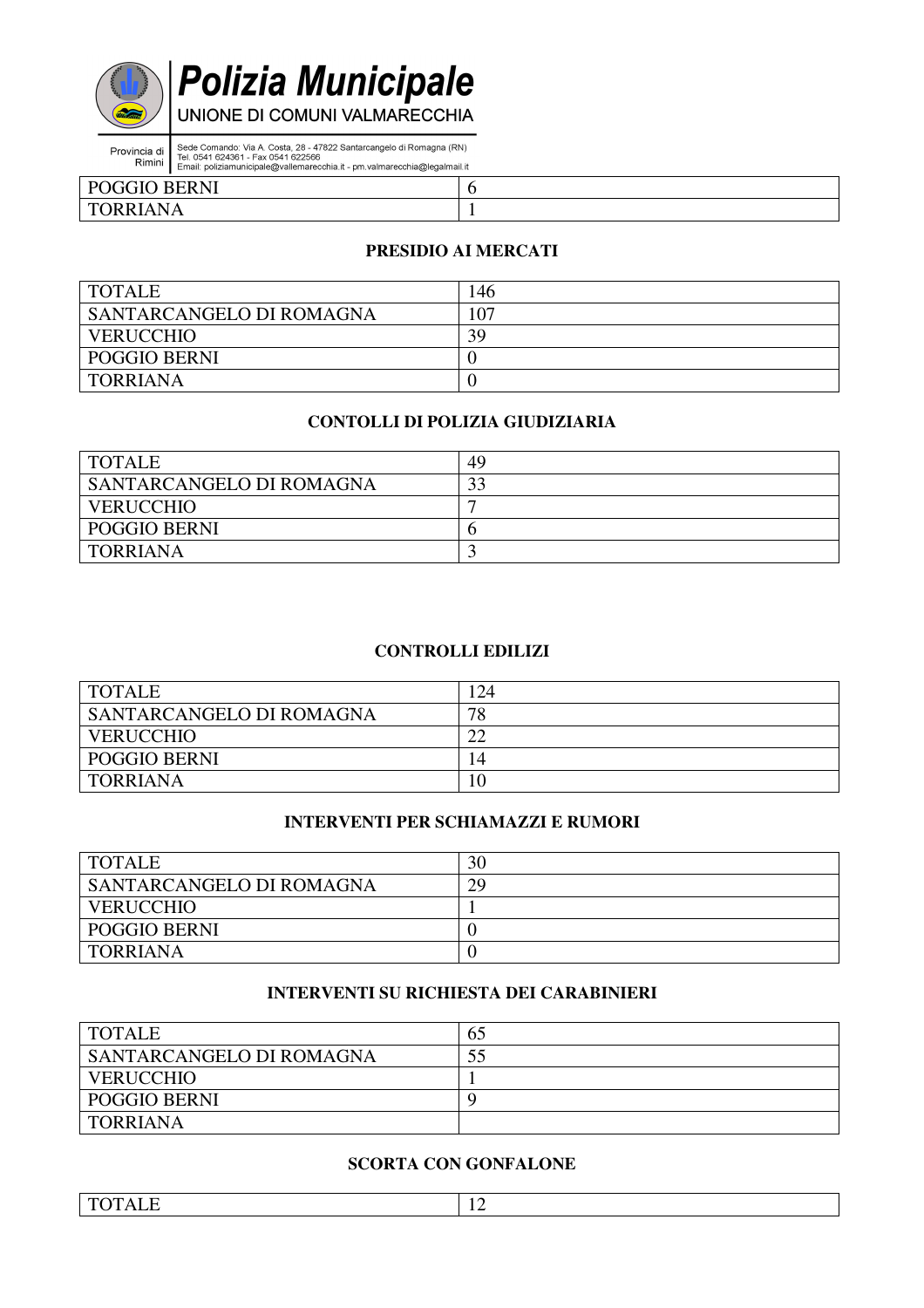

Provincia di Sede Comando: Via A. Costa, 28 - 47822 Santarcangelo di Romagna (RN)<br>Tel. 0541 624361 - Fax 0541 622566<br>Email: poliziamunicipale@vallemarecchia.it - pm.valmarecchia@legalmail.it

| SANTARCANGELO DI ROMAGNA |           |
|--------------------------|-----------|
| <b>VERUCCHIO</b>         |           |
| <b>POGGIO BERNI</b>      | <b>__</b> |
| TORRIANA                 |           |

#### **SERVIZIO A MANIFESTAZIONI VARIE (SPORTIVE, RELIGIOSE, COMMERCIALI, ETC.)**

| <b>TOTALE</b>            | 207 |
|--------------------------|-----|
| SANTARCANGELO DI ROMAGNA | .30 |
| <b>VERUCCHIO</b>         | 62  |
| <b>POGGIO BERNI</b>      | n   |
| <b>TORRIANA</b>          | C   |

#### **SERVIZIO ENTRATA/USCITA SCUOLE**

| <b>TOTALE</b>                   |     |
|---------------------------------|-----|
| <b>SANTARCANGELO DI ROMAGNA</b> |     |
| <b>VERUCCHIO</b>                | .20 |
| <b>POGGIO BERNI</b>             |     |
| <b>TORRIANA</b>                 |     |

#### **EDUCAZIONE STRADALE**

| NUMERO DI ORE EFFETTUATE       | 168 |
|--------------------------------|-----|
| NUMERO DI CLASSI INTERESSATE   | 48  |
| I NUMERO DI ALUNNI INTERESSATI | 916 |

#### **SALA RADIO E RICEZIONE PUBBLICO**

| <b>PERSONE RECATESI AL COMANDO PER   9654</b> |       |
|-----------------------------------------------|-------|
| VERBALI E INFORMAZIONI VARIE                  |       |
| <b>TELEFONATE RICEVUTE</b>                    | 12124 |
| RISPOSTE A CHIAMATE RADIO                     | 3346  |

#### **VIOLAZIONI E ALTRE ATTIVITA'**

| VIOLAZIONI ACCERTATE AL CODICE DELLA STRADA                   | 6982 |
|---------------------------------------------------------------|------|
| VIOLAZIONI ACCERTATE AL CODICE DELLA STRADA NON RIFERITE ALLA | 5400 |
| <b>SOSTA</b>                                                  |      |
| VIOLAZIONI AL CODICE DELLA STRA MEDIANTE L'UTILIZZO DI        | 414  |
| APPARECCHIATURE ELETTRONICHE                                  |      |
| VIOLAZIONI RILEVATE DALLE TELECAMERE IN Z.T.L.                | 1013 |
| PATENTI RITIRATE                                              | 40   |
| DOCUMENTI DI VEICOLI RITIRATI                                 | 61   |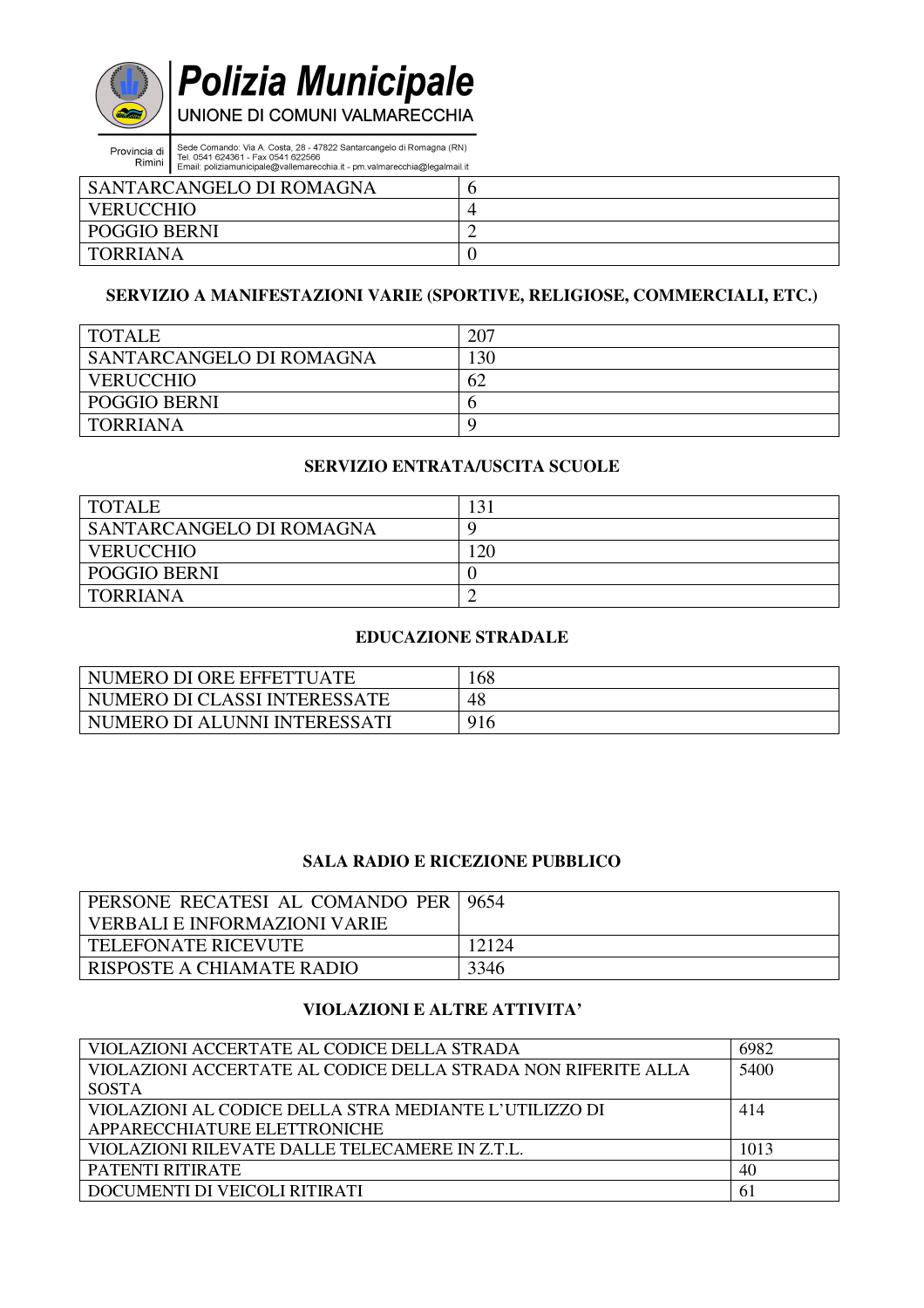# **Polizia Municipale**

Provincia di Sede Comando: Via A. Costa, 28 - 47822 Santarcangelo di Romagna (RN)<br>Tel. 0541 624361 - Fax 0541 622566<br>Email: poliziamunicipale@vallemarecchia.it - pm.valmarecchia@legalmail.it

| VIOLAZIONI IN MATERIA DI COMMERCIO E PUBBLICI ESERCIZI       | 14 |
|--------------------------------------------------------------|----|
| VIOLAZIONE ORDINANZA CANI                                    | 13 |
| VIOLAZIONE ORDINANZA RUMORI                                  | 3  |
| VIOLAZIONI IN MATERIA DI VERDE PUBBLICO                      | 5  |
| VIOLAZIONI ALLE NORME CHE REGOLONO LE DENUNCE DI CESSIONE DI | 5  |
| <b>FABBRICATO</b>                                            |    |
| VIOLAZIONE AMMINISTRATIVE PER UBRIACHEZZA MOLESTA            | 3  |
| VIOLAZIONE AMMINISTRATIVE IN MATERIA DI EDILIZIA E AMBIENTE  | 8  |
| <b>VARIE</b>                                                 | 4  |
| TOTALE VIOLAZIONI AMMINISTRATIVE SOPRA CITATE                | 55 |
| <b>FOTOSEGNALAMENTI</b>                                      |    |
| TRATTAMENTI SANITARI OBLIGATORI                              | 10 |
| NUMERO COMPLESSIVO DI COMUNICAZIONE DI REATO INOLTRATE       | 65 |
| ALL'AUTORITA' GIUDIZIARIA                                    |    |
| DI CUI IN MATERIA DI EDILIZIA ED AMBIENTE                    | 32 |
| DI CUI IN MATERIA DI COMMERCIO – PUBBLICI ESERCIZI           | 3  |
| DI CUI IN MATERIA DI CODICE DELLA STRADA                     | 20 |
| DI CUI ALTRI REATI                                           | 10 |
| AGGRESSIONI AD AGENTI DI P.M.                                |    |

#### **RICORSI E UDIENZE GIUDICE DI PACE**

| NUMERO DI UDIENZE                                          | 102         |
|------------------------------------------------------------|-------------|
| NUMERO DI FASCICOLI DI COSTITUZIONE DI COMPARSA REDATTI    | $4^{\circ}$ |
| <b>CAUSE VINTE</b>                                         | 30          |
| <b>CAUSE PERSE</b>                                         | 16          |
| ORE IMPIEGATE PER LE PRESENZE IN UDIENZA                   | 168         |
| ORE MEDIAMENTE IMPIEGATE PER LA REDAZIONE DEI FASCICOLI DI | 612         |
| COSTITUZIONE DI COMPARSA                                   |             |

## **ATTIVITA' EDILIZIA**

| <b>CONTROLLI EDILIZI</b>                                                       | 124 |
|--------------------------------------------------------------------------------|-----|
| VIOAZIONI AMMINISTRATIVE                                                       |     |
| <b>COMUNICAZIONI NOTIZIE DI REATO</b>                                          | 32  |
| COMUNICAZIONI ALLA PROCURA (delega indagine, verbali identificazione, sommarie | 181 |
| informazioni, integrazioni, etc.                                               |     |
| COMUNICAZIONE AD ALTRI ENTI                                                    | 88  |
| <b>INTERROGATORI DELEGATI</b>                                                  |     |
| RICHIESTE DI ACCESSO AGLI ATTI                                                 |     |

#### **ATTIVITA' UFFICIO PERMESSI ZONE A TRAFFICO LIMITATO**

| PERMESSI TOTALI RILASCIATI                         | 548 |
|----------------------------------------------------|-----|
| DI CUI ASSISTENZA DOMICILIARE                      | 62  |
| DI CUI ESERCENTI PROFESSIONI SANITARIE E RELIGIOSE |     |
| DI CUI DOMICILIATI                                 | 18  |
| DI CUI ESERCENTI ATTIVITA' ECONOMICHE              | -67 |
| DI CUI FRUITORI DI GARAGE                          | 18  |
| DI CUI LAVORO                                      | 69  |